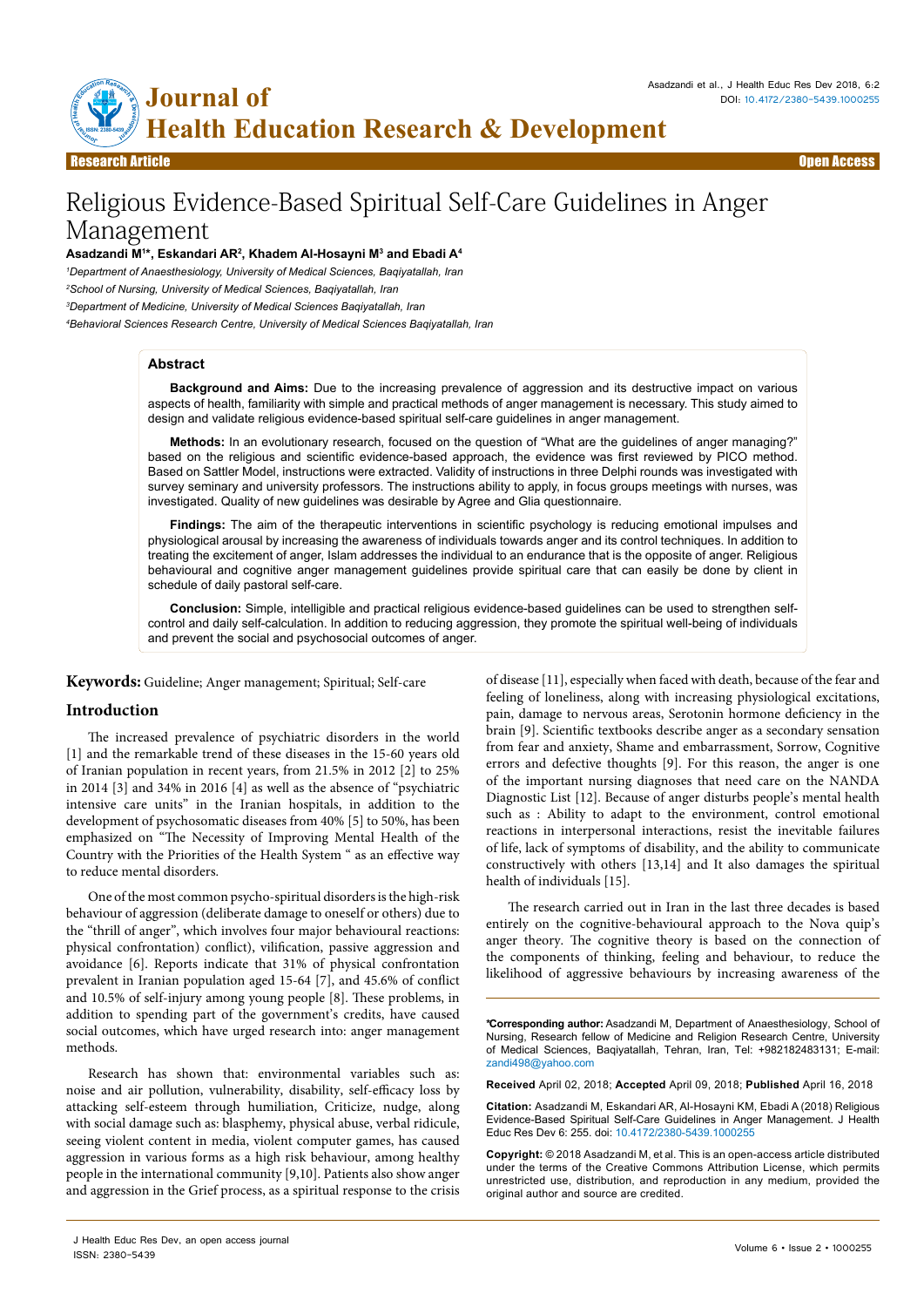**Citation:** Asadzandi M, Eskandari AR, Al-Hosayni KM, Ebadi A (2018) Religious Evidence-Based Spiritual Self-Care Guidelines in Anger Management. J Health Educ Res Dev 6: 255. doi: 10.4172/2380-5439.1000255

symptoms of anger and control techniques training. Anger training workshops are taught:- Cognitive preparation through the training of the nature of anger, its causes and effects, and how people respond to anger-Acquiring skills-practice coping strategies-Improving internal speech-relaxation technique-daring. Application and tracking of taught skills in role-playing hypothetical situations is done [16]. Another category of interventions were based on the Smith intervention method, with an emphasis on the relationship between the elderly and the children whit three components in the multiple educational models: conceptualization, acquisition of skills and practice, follow-up [17]. Despite the fact that most Iranians are Muslims or followers the Abrahamic religions, and all religions emphasis on daily evaluation of intentions and behaviours, as a lifestyle, and management of anger along with the sexual desire from the time of duty as a spiritual selfcare, but unfortunately, designing and verifying religious spiritual guidelines as a community-based approach has never been considered by Muslims researchers. Therefore, to address this gap, the present study aimed to "design and validate religious evidence-based spiritual self-care guidelines in anger management".

# **Methods**

This evolutionary study [18] has focused on this question: "what are the instructions for spiritual care of anger management."? The following stages were carried out to promote and complete the available knowledge by using a systematic, scientific, and justifiable process.

#### **Specifying the needs, aim, and population**

 In this regard, initially, all the spiritual care instructions available in ministry of health and treatment, about anger and aggression (predisposed to self-invasion, predisposed to invasion, disturbance in protection, etc.) were selected and their quality was examined by Agree and Glia standard tools [19].

## **Reviewing the evidences**

Searching and studying articles were done based on the PICO method during the following stages:

- • P [Patient, Population]: determining the clients' characteristics and his related health issue.
- • I [Intervention]: determining desired intervention or treatment measure (one specific aspect of health care, which should be done by a nurse or health care team) in different levels such as therapeutic, preventive, diagnostic, and organizational interventions.
- C [Comparison]: explaining another intervention, which can be compared with the desired intervention? The intervention is selective and can be removed from the clinical question.
- [Outcome]: results achieved form performing a specific intervention in the study.

#### **Inclusion criteria for selecting evidences and articles included:**

- Persian or English articles that focus on nursing spiritual care available in internal and external information databases (Request PubMed, Google Scholar, Elsevier, SID, Cochrane, Magi ran).
- • Articles have to be written in 2005-2015 with the key words: anger, aggression, conflict, self-harm.
- • Essay based on evidence-based pyramid in order of priority from the systematic review studies, meta-analysis, clinical trial tests, cohort, case study, case report, laboratory studies, as well as opinions of

specialists and experts [20].

- According to the Inclusion criteria and "targeted sampling", out of 95 full paper 48 papers were selected that formed the sample size of the study.
- • Verses interpretations should have been collected from the authentic reference books.
- • Islamic evidences were taken from the verses and narrations related to the word "wrath", using al-Mu'ayyim, authentic Shi'a commentary books, related reliable hadiths from Bihar al-Anwar, adequate principles, ethics in the Qur'an, narratives of the Hadith of Imam Sadiq (peace be upon him), the Book of Sins, the Sound Heart and Ethics.
- • Articles that did not have entry criteria were not included in the study from the beginning, so there were no exclusion criteria in this study.

# **Design new guidelines based on Settler model, which is including the following issues**

- • Preparation: In this phase, the goals and problems of aggressive clients were identified [21].
- Accreditation: In three Delphi rounds, at least 10 professors from the seminaries, nursing professors, psychologists, clinical nurses and educational coaches medical sciences universities of Iran, Tehran and Shahid Beheshti were consulted for content verification. And his views were considered as an expert group.
- • Comparative study: determining the practicality of the instructions and assessing benefits and dangers for the clients, was done in the focus group, consisted of at least 15 nurses with B.A or M.A of nursing.
- • Application: the way of using these instructions were determined during focus group discussions. Final instructions for operation were provided in the form of operating codes [22].

## **Performing and evaluating instructions**

Clinical performance and evaluation were not possible in this study [23,24].

## **Findings**

Due to the diverse causes of anger and variability in the symptoms of anger, sometimes the client and family do not seek to cure this problem (Table 1). This can have other consequences, such as: feelings of hatred and revenge, hostility, social isolation, Grudge and cruelty [11]. However, in other countries in the world, people with aggression are being admitted to mental health intensive care units [25].

## **Discussion**

Spiritual self-care guidelines, based on the development of the relationship with God and the improvement of communication with others, create self-awareness, self-control, and self-efficacy, which are not similar to therapeutic interventions. The purpose of therapeutic interventions in aggressive clients are: reduction of emotional excitement, physiological arousal and increasing the awareness about the outcomes of anger [16, 26], which is usually done, in the form of anger management workshops, in diverse target groups, by cognitive reconstruction, physiological arousal control and behavioural skills practice [27,28]. Workshops are implemented by using Beck's cognitive

J Health Educ Res Dev, an open access journal ISSN: 2380-5439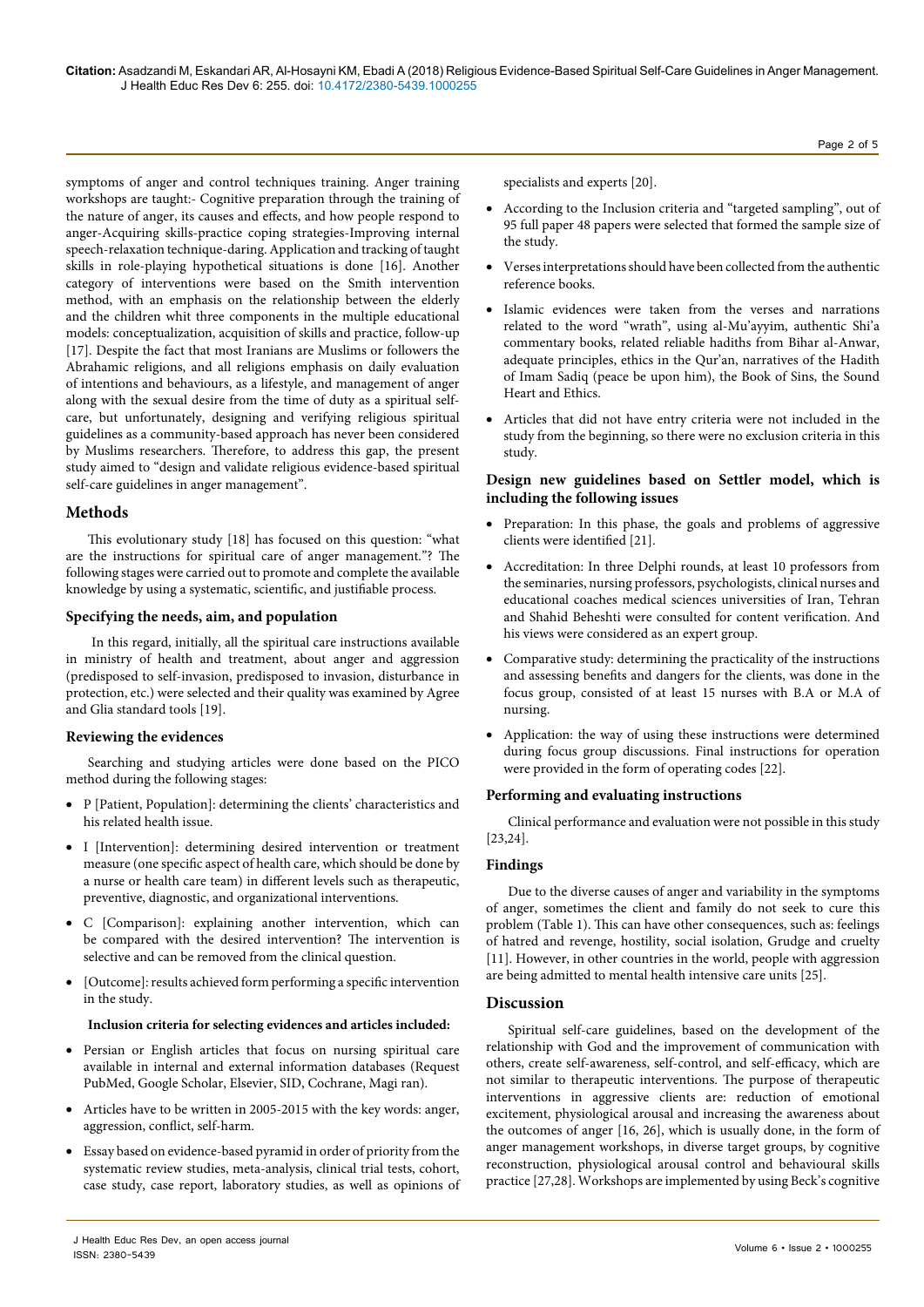**Citation:** Asadzandi M, Eskandari AR, Al-Hosayni KM, Ebadi A (2018) Religious Evidence-Based Spiritual Self-Care Guidelines in Anger Management. J Health Educ Res Dev 6: 255. doi: 10.4172/2380-5439.1000255

Page 3 of 5

| <b>Nursing Diagnosis</b>                | Mood disorder: "wrath "related to: desire for revenge, ridicule and hypocrisy, greed, war and fights, non-criticism, selfishness,<br>over-liking of the material manifestations of the world, impure hearts |
|-----------------------------------------|-------------------------------------------------------------------------------------------------------------------------------------------------------------------------------------------------------------|
| <b>Evaluation criteria</b>              | contention , Malice, Cursing, Shout, the clash, Assault, Regret and doom of conscience                                                                                                                      |
| <b>Nursing intervention</b>             |                                                                                                                                                                                                             |
| 1                                       | Assessing client's beliefs                                                                                                                                                                                  |
| $\overline{2}$                          | Investigating the causes of anger (fear, grief, etc.)                                                                                                                                                       |
| Self-awareness                          | investigating the previous methods of anger control by the client                                                                                                                                           |
|                                         | Avoid evacuation of anger: like a scream, crying, punching or self-righteousness                                                                                                                            |
|                                         | Performing respiratory techniques                                                                                                                                                                           |
|                                         | Distracting the mind by imagination                                                                                                                                                                         |
|                                         | Recommended to get away from the place and change the environment                                                                                                                                           |
|                                         | Round off the causes of anger                                                                                                                                                                               |
|                                         | Avoid people who are angry and meet with patient people                                                                                                                                                     |
|                                         | Avoid environments that create anger                                                                                                                                                                        |
| Development of relationship with<br>God | Recommend to seek refuge in God                                                                                                                                                                             |
|                                         | Recommend to mention God                                                                                                                                                                                    |
|                                         | Advice to Salavat on the Prophet                                                                                                                                                                            |
|                                         | Advice on long prostheses                                                                                                                                                                                   |
|                                         | Repeat the prayers of the Prophet Younis with God in the heart of the whale Remembering, the ugliness of anger and its harmful<br>consequences                                                              |
|                                         | Remind the blame of religion about aggression and their punishment on the Day of Judgment                                                                                                                   |
|                                         | Spiritual Skills Training: Forgiveness and forgiveness Optimism, Hope, Trust, Patience                                                                                                                      |
|                                         | Attention to the problems of life as divine test                                                                                                                                                            |
|                                         | Performing a storytelling to reinforce divine belief and divinity                                                                                                                                           |
|                                         | Recommend to be afraid of God's wrath                                                                                                                                                                       |
| <b>Social awareness</b>                 | Recommend to pass away from others' mistakes                                                                                                                                                                |
|                                         | Recommend to accept others and tolerate others                                                                                                                                                              |
|                                         | It's advisable not to hurry in judging and scheduling things                                                                                                                                                |
| Self-management                         | Advice to silence when angry                                                                                                                                                                                |
|                                         | "Advice on positive conversations with yourself: like "I can control my anger," "do not care", "calm down                                                                                                   |
|                                         | Advice on losing and hugging someone who is angry with her                                                                                                                                                  |
|                                         | Advised to change the state, from standing to sitting and sitting to sleep                                                                                                                                  |
|                                         | Advise to look at your face in the mirror when angry                                                                                                                                                        |
|                                         | Recommend to accept yourself with all the good and bad                                                                                                                                                      |
|                                         | Advice for ablution and bathing with cold water                                                                                                                                                             |
|                                         | Advice on lifestyle modification (with adequate sleep, exercise and physical exercises and techniques for lethargy, proper<br>nutrition, balance in daily programs, daily relaxation)                       |
|                                         | Self-suggestion with sentences such as: "The world does not want to hurt me!" "I face a life challenge"                                                                                                     |
|                                         | Advice to exclude false beliefs: "Everything should be according to my desire." I am a very demanding person. "My actions and<br>behavior must always be endorsed by others.                                |
|                                         | Recommend to try, give yourself a pat on                                                                                                                                                                    |
|                                         | Recommendation to replace logical thinking                                                                                                                                                                  |
| Self-Efficacy                           | Carrying out daily spiritual self-care                                                                                                                                                                      |
| Self-control                            | Doing self-control for forty days (writing down the number of your angry ones per day, self-regulating or punishing yourself and<br>repeating this action)                                                  |

**Table 1:** Instruction Number 908 Moral Distresses (Anger).

reconstruction techniques, Alice's rational and emotional techniques, Training for daring and social skills, regular desensitization, and calm training [29]. Reviewing the articles showed similarity between the overall content of the training workshops. The differences are most often related to the number and duration of meetings, samples, details of the sessions, outcomes, or the method of study. Unfortunately, the review did not reveal a study on the design and validation of religious evidence-based guidelines for anger management [30].

In all therapies, an aggressive person should attend at workshops meetings or in severe conditions should be admitted to the psychiatric intensive care unit [25]. They will be treated by a therapist but, unfortunately, there is no way for daily self-care [31]. While Abrahamic religious evidence emphasizes on lifestyle modification, by detailed planning (daily Self- calculation Method), Make a bet each morning, Self-care during the day, Evaluation of verbal and nonverbal behaviours, thoughts and feelings at the end of the day, Then punish and repent of the mistakes and decide to stay away from them, on all days of life [32,33]. They emphasizing spiritual self-care, regard individuals as responsible for their care, provide daily and continuous programs consistent with the beliefs and values of their followers throughout their lives, these points were not seen in scientific evidence. [34,35].

This research has been able to address the issue of "anger managing "from two perspectives (religious and scientific). Consider the Quran and narratives as the viewpoints of the experts in the evidence pyramid. Based on the religious spirituality of the Abrahamic religions, emphasizes the correction of the relationship with God, which will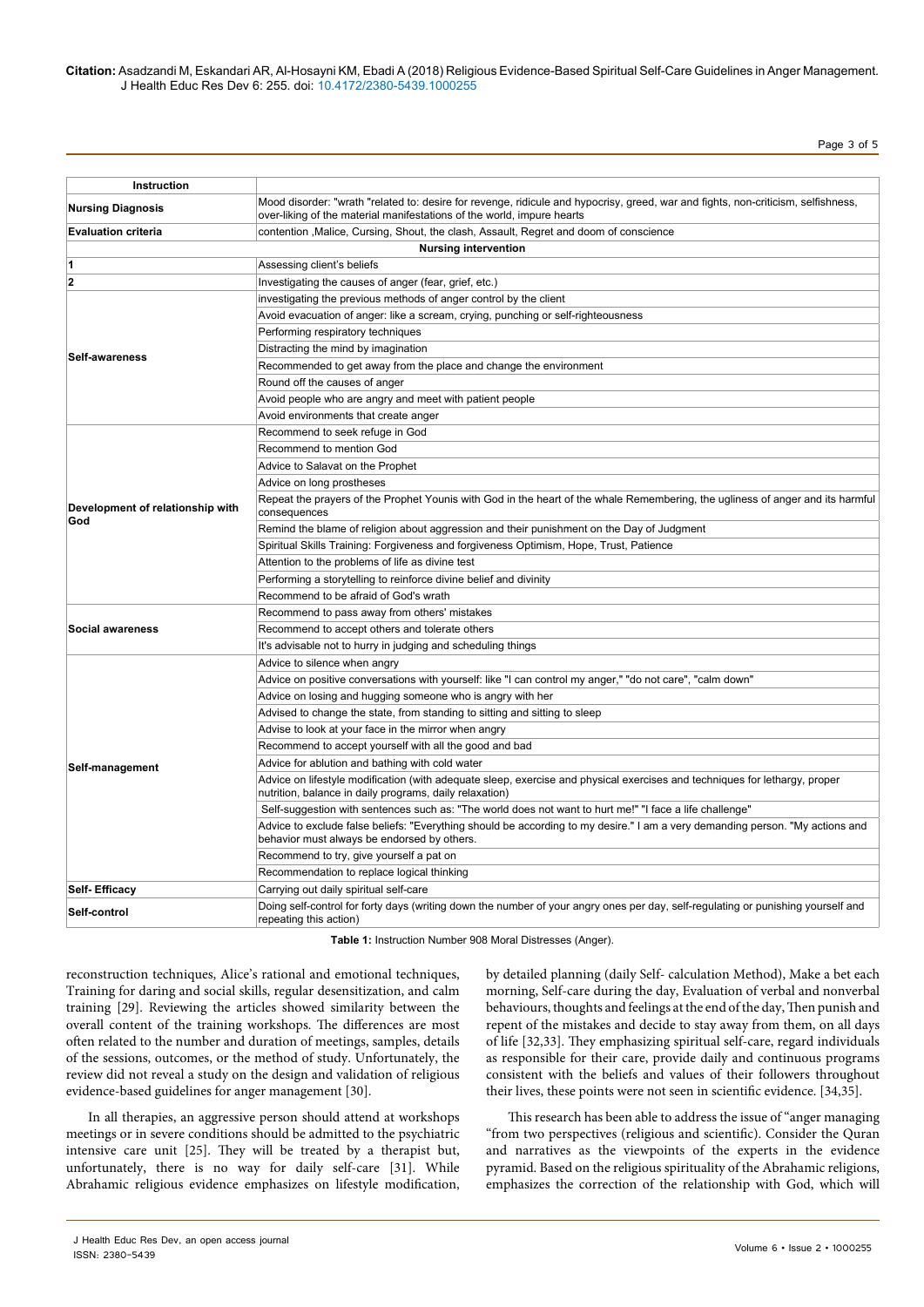improve relationship with himself, people and the creations, and to carry out affairs with the intention of pleasing God, as a source of motivation [36].

The scientific workshops of anger management runs:

- Definition of anger,
- • Explain the causes of it,
- Reporting stimuli to create anger in daily life,
- Leave the place,
- Teaching the technique of paying attention (thinking distortion by writing, remembering poetry, image or memories of joy, with),
- Creating an emotional self-awareness about physical changes during anger,
- • Coping Strategies: Legation Technique, Exercise,
- Teach problem solving skills,
- Ways to counteract negative thoughts by stopping thought,
- Using rational thoughts,
- Talking to the empty seat,
- Positive self-talk,
- Role play.

At the end of the training, while examining the strengths of the defeat, they will determine the achievable and realistic goals and use of future useful strategies. These are consistent with the present study [37]. Emotional intelligence training of "Bradbury & Graves' program" based on the negative relationship between aggression and emotional intelligence is implemented in anger workshop. By teaching four components of emotional intelligence including: self-awareness, self-management, awareness of other people's excitements or social awareness and relationship management.

The workshop program will be held in eight sessions:

- • Define the excitement and identify its types,
- • Identify facial expressions and thoughts with different types of emotions,
- Investigate the relationship between thoughts, emotions and behavior through practical examples,
- How to identify emotions in others,
- Different ways of expressing emotions and the need for managing emotions,
- Thrill control includes emotional prediction and the first emotional symptoms,
- • Excitement control by changing position, relaxation and emotional keywords,
- • Teaching Emotional Problem Solving Methods and Properly Expressions of Excitement [38].

Anger management workshops in the cognitive dimension also emphasize the increase of specific skills to change behaviour and thoughts, to control severe emotional responses in a self-control framework, to acquire skills for modulating the severity, duration and frequency of anger, and the emergence of non-aggressive and community-accepted responses [30-39]. Spiritual care, pay attention to spiritual skills training, the Day of Judgment as motivating factor, which has been neglected in the science.

# **Conclusion**

Increasing violence in different societies has made it essential for health care personnel and clients to become familiar with spiritual care instructions. The use of simple, intelligible and practical spiritual instruction through the correction of the four dimensions of human communication and the impact of thoughts on emotions and behaviour can be easily incorporated into the self-care plan. The guidelines can be used to strengthen self-control in daily self-calculation.

#### **Acknowledgements**

In this regard, the research group thanks and appreciates all professors who helped us in conducting this study.

#### **Conflicts of Interest**

This article is taken from MA thesis with P.340.200 number and IR.BMSU. REC.1394010 ethical committee and there is no conflict of interest in its performance.

#### **References**

- 1. Aghamohamedyan HR, Nickhah P (2004) Evaluate the effectiveness of cognitive communication skills behavioral group training in marital satisfaction. The first Congress of Pathology's family. Tehran: University Martyr Behest.
- 2. Noorbala A, Yasami MT (2012) Assessment of mental health in people over 15 years in the Islamic Republic of Iran. Hakim Research Journal 5: 1-10.
- 3. Jalili SA (2018) Symposium "Day without Depression" in 2014. Available from: March 03, 2018.
- 4. Mohsen Bandpi A (2018) Head of the Welfare Organization of Iran. first scientific congress on social determinants of health, Shiraz, in 2016. Available from: March 30, 2018.
- 5. Rafati F, Sharif F, Ahmadi J, Shafiee N (2010) The impact of mental health on their academic achievement. Journal of Sadoughi University Yazd 8: 81-82.
- 6. [Taylor JL, Navaco R \(2005\) Anger treatment for people with developmentalities.](https://www.wiley.com/en-us/Anger+Treatment+for+People+with+Developmental+Disabilities%3A+A+Theory%2C+Evidence+and+Manual+Based+Approach-p-9780470870051)  [A theory evidence and manual based approach. John Wiley & Sons, p: 274.](https://www.wiley.com/en-us/Anger+Treatment+for+People+with+Developmental+Disabilities%3A+A+Theory%2C+Evidence+and+Manual+Based+Approach-p-9780470870051)
- 7. [Maleki S, Fallahi Khoshknab M, Rahgoui A, Rahgozar M \(2011\) The effect of](https://www.researchgate.net/publication/295826157_THE_EFFECT_OF_ANGER_MANAGEMENT_TRAINING_ON_AGGRESSION_OF_MALE_STUDENTS_12-15_YEARS_OLD)  [anger management training on aggression of male students 12-15 years old.](https://www.researchgate.net/publication/295826157_THE_EFFECT_OF_ANGER_MANAGEMENT_TRAINING_ON_AGGRESSION_OF_MALE_STUDENTS_12-15_YEARS_OLD)  [Iran Journal of Nursing 24: 26-35.](https://www.researchgate.net/publication/295826157_THE_EFFECT_OF_ANGER_MANAGEMENT_TRAINING_ON_AGGRESSION_OF_MALE_STUDENTS_12-15_YEARS_OLD)
- 8. Jalili A (2011) Training in groups on aggression of 12-15 years old male students. IJN 24: 26-35.
- 9. Asadzandi M, Ebadi A (2014) Design and determining the psychometric properties of the questionnaire spiritual response (emotional reactions) of patient to disease. School of Nursing, University of Medical Sciences.
- 10. Sadvk BJ, Sadvk VA, Pedro R (2015) Summary Kaplan Psychiatry and Behavioral Sciences Sadvk/Clinical Psychiatry. Translator: Foster F. 11th edition.
- 11. [Smith M, Oleary S \(2007\) Multivariate models of mothers and fathers aggression](http://psycnet.apa.org/record/2007-13640-007)  [toward their children. J Consult Clin Psycholog 75: 739-751.](http://psycnet.apa.org/record/2007-13640-007)
- 12. [Asadzandi M \(2007\) Clients and Patients' Spiritual Nursing Diagnosis of the](https://www.omicsonline.org/open-access/clients-and-patients-spiritual-nursing-diagnosis-of-the-sound-heartmodel-2161-0711-1000581.pdf)  [Sound Heart Model. J Communit Med Health Edu 7: 2-6.](https://www.omicsonline.org/open-access/clients-and-patients-spiritual-nursing-diagnosis-of-the-sound-heartmodel-2161-0711-1000581.pdf)
- 13. American Nursing Association (2017) Definition of nursing. Washington DC American Nursing Publishing.
- 14. Farahbakhsh S, Gholamrezayee S, Nikpyee A (2007) Assess the mental health of students with academic factors. J Ment Health 8: 66-161.
- 15. Mohammadi R (2010) public health nursing. Tehran: Nay publication.
- 16. Asadzandi (2014) Access to the Sound Heart identifies the concept of spiritual health. J Med Jurisprud 6: 143-173.